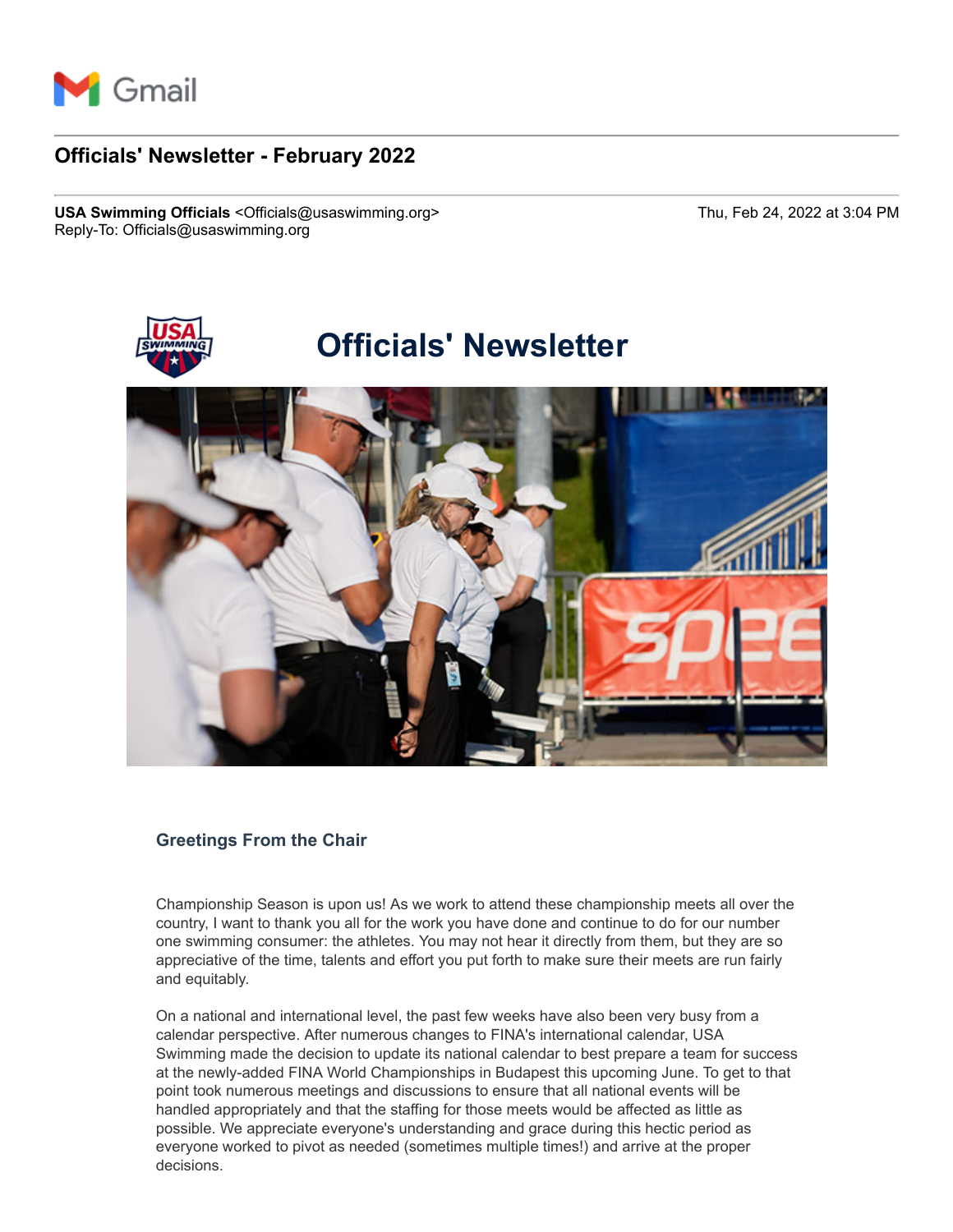#### Sincerely,

Matt Wilson Chair, National Officials Committee

# **Announcements**

- **New Additions to National Officials Committee** The National Officials Committee is pleased to announce the following additions to the Committee:
	- o Matt Wilson
	- Jack Swanson
	- Mike Murphy
	- Danny Kovac
	- Kevin Cai
	- Evan Steffy
	- These new additions will join the committee alongside existing members Dana Covington, Jason Johnson, Anne Lawley, Curtis Myers, Marianne Walling, Kathleen Scandary, Eddie Hughes, Derek Paul, Carol Zaleski and Anisa Nelson.
- **Updates to National Events Calendar** Following FINA's recent announcement to host its World Championships competition in Budapest, Hungary from June 18-July 3, 2022, USA Swimming [recently announced](http://pages.usaswimming.org/MjM2LUtDWi00OTUAAAGCzE62MDIOTtkB21gZpt-Fw9fRUevbHWeYa6Mcd2bD5xavS0b4t5oFJmTi7c6gc77SEZ3PUf4=) a few revisions to its domestic events calendar, including:
	- [March 2-5: TYR Pro Swim Series Westmont \(Westmont, Ill.\)](http://pages.usaswimming.org/MjM2LUtDWi00OTUAAAGCzE62MKDStSDLG5SgbM_VJGtUJXTOHv6m0WEhRAAEFTZCmyg5542p4fKHLhWNyS3KqCwAfBw=)
	- [June 1-4: TYR Pro Swim Series Mission Viejo \(Mission Viejo, Calif.\)](http://pages.usaswimming.org/MjM2LUtDWi00OTUAAAGCzE62MHyuBo5LKPS3YwamPhcvzzF0xJ9zd0j4BbfuFUUG55dkvFToWgGfM0t3S_dKI3f1h1Y=)
	- The rest of the 2022 USA Swimming national events calendar remains the same.
- **Applications to Officiate** Applications for the 2022 Summer Championships, including the Futures Championships, Phillips 66 National Championships and Speedo Junior Championships, will be posted to the [National Meet Applications](http://pages.usaswimming.org/MjM2LUtDWi00OTUAAAGCzE62MKDFdcWFoMhYl5KYU2KT_jasK3-TLpJCoYVDiS8NOLeNvm4WfN48JscvQQEucpZP1r8=) in the coming weeks. The TYR Pro Swim Series Mission Viejo is still accepting applications to officiate.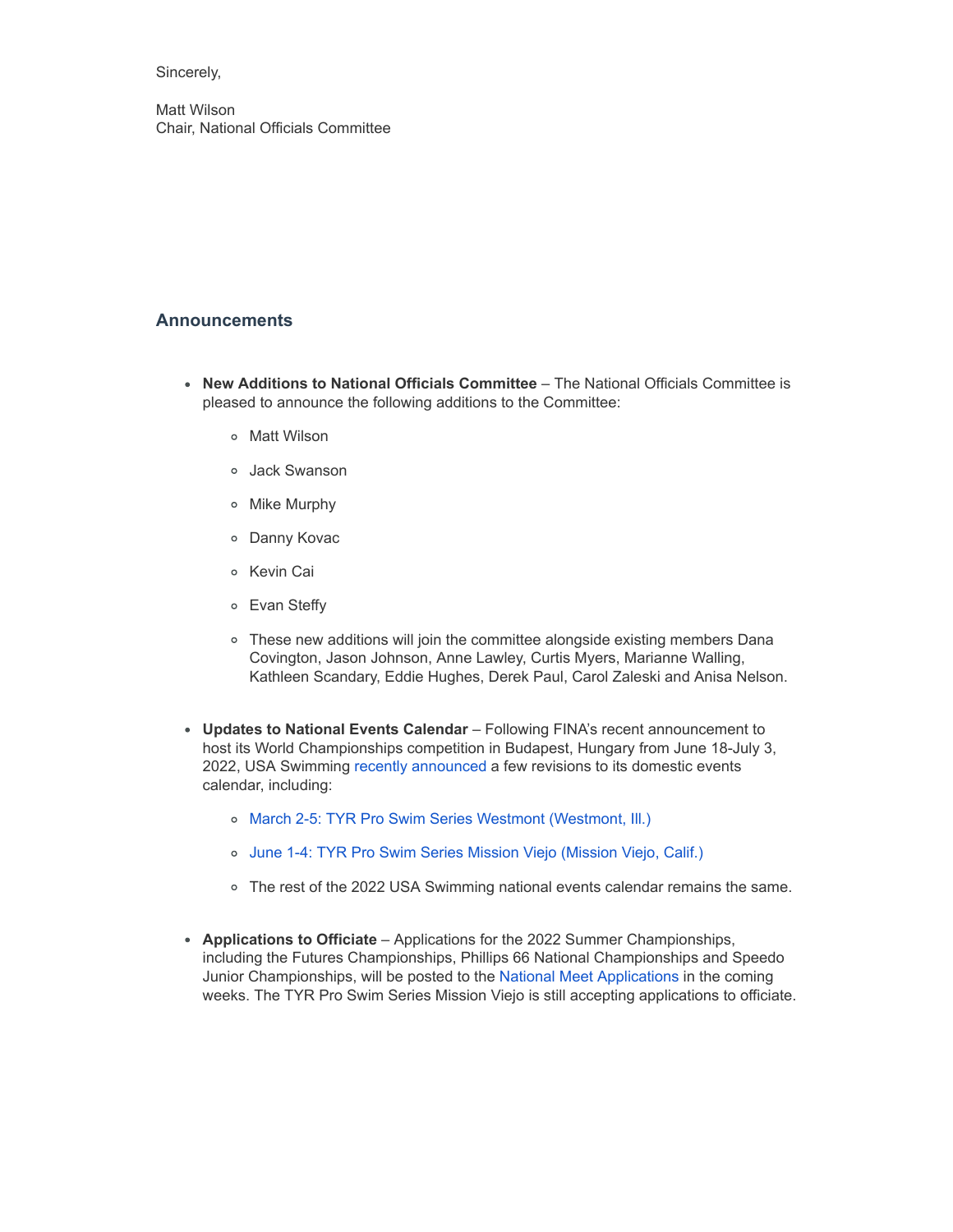# **Colorado Mentoring Program - Mike Dilli**

Colorado has implemented a program designed to give all officials the opportunity to learn and hone their officiating skill set. Officials rarely receive feedback after training unless they are being evaluated. This program is designed to help officials become comfortable at any position; giving them confidence to advance to new positions and to improve their officiating experience. The mentoring feedback is designed to be constructive, instructive and a positive experience. It is not considered an evaluation.

Mentors are selected by the Colorado Swimming Officials Committee. They possess a breadth of experience at all positions and at all types of meets and have strong interpersonal and educational skills. The program is designed to be helpful and informative, offering suggestions (not mandates) for officials at any type of meet.

#### **Program Implementation**

A. Mentors are expected to blend in at a Meet – offering advice to officials who seek it out at any position – no records are to be kept of these interactions.

B. Mentors should not work a deck position at a meet – they should focus on mentoring.

C. Meet type and size will/can dictate the type of Mentoring - CSI Meets are not National Championships – and Meet appropriate Officiating is a must

D. Mentors are NOT to take the job of mentoring and interacting away from Meet Referee's or Chief Judges at any Meet. They will NOT dictate meet operations.

E. Zone Representatives will look at Meets in their Zone and decide which Meets the Mentor Program might be beneficial for. The Officials Committee/Chair will help find a Mentor. They will also work with the Meet Referee in implementing the program for that Meet.

F. Mentors should remember that they are there to offer input and suggestions to officials who ask – not force an opinion on officials not wishing input.

G. Officials will sign up for mentoring at a meet and will then be observed by the mentor.

H. As with all things Officiating – Mentors will not receive any compensation for working a meet.

I. Mentorship will also be entered into the OTS for USA Swimming to get credit for the time.

J. Feedback on mentors and the program are always welcomed, in fact encouraged. All feedback should be sent to the Colorado Officials' Chair.

## **Making Heads or Tails of It - Derek Paul Rules and Regulations Chairman**

Based on a change to Article 102.5.2 of the USA Swimming Rules & Regulations approved by the USA Swimming House of Delegates in September 2021, alternatives to in-water swim-offs are officially codified. The updated language, proposed by Lake Erie Swimming, is intended to give swimmers alternatives to swim-offs consistent with previous practice and interpretations of the USA Swimming Rules and Regulations and Officials Committees.

Earlier versions of the language codifying swim-offs offered no alternatives to in-water competition of the event for which the athletes had tied. However, previous guidance from the USA Swimming Officials and Rules and Regulations Committees had, in practice, offered swimmers alternatives to simply racing again. Recent guidance had allowed for one athlete to simply defer, or, if mutually agreed upon, allowed the flipping of a coin to determine the result.

**The new language of Article 102.5.2 codifies the practice of allowing alternatives to simply re-swimming the original race**. By adding "unless the swimmers, coaches and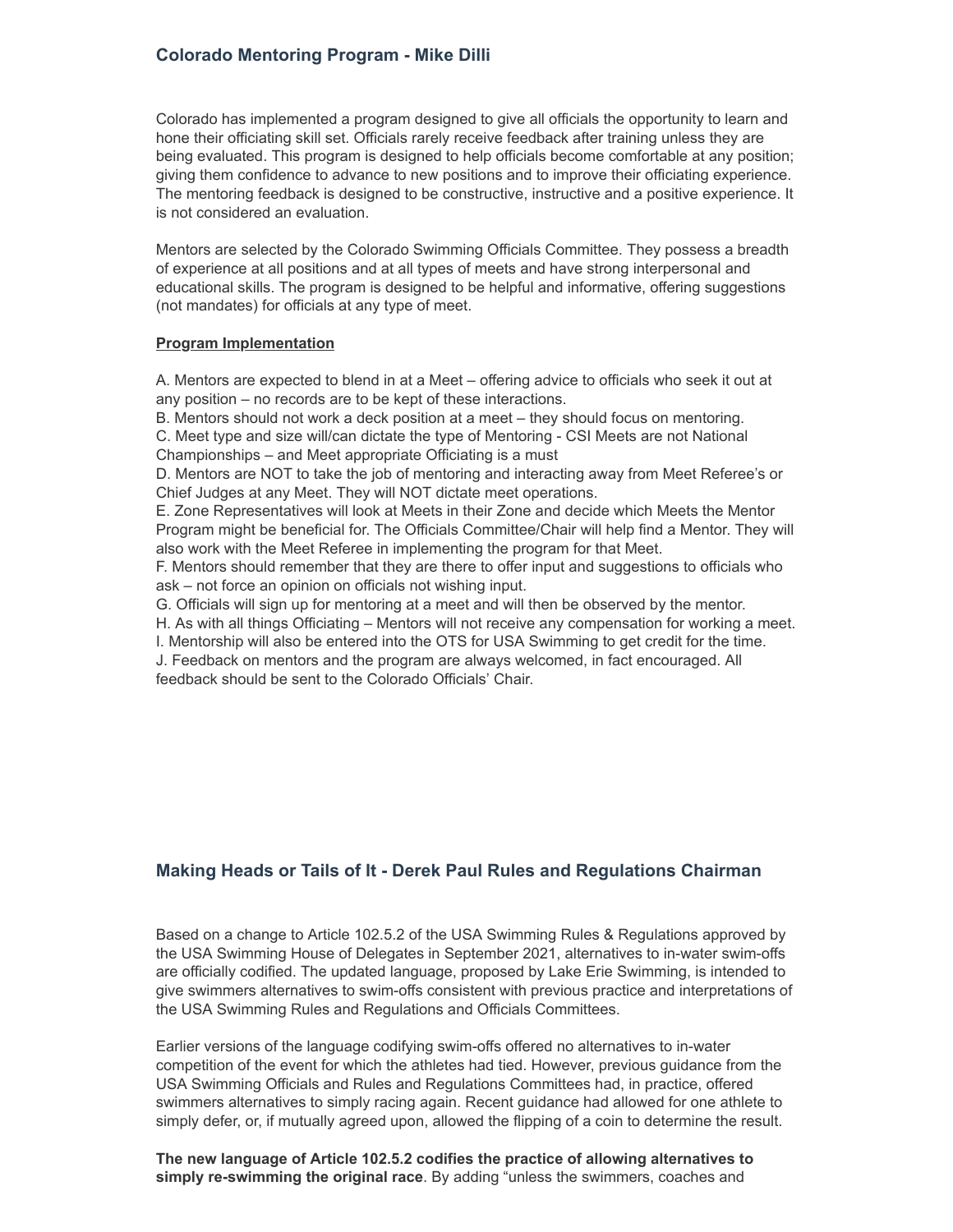Referee mutually agree to resolve the tie in an alternative manner, such as coin toss or racing a different distance / event", the new rule makes it clear that ties may be resolved using a variety of different methods.

The most common methods may remain flipping a coin or the traditional swim-off, but Referees, coaches and athletes now have the flexibility to resolve a tie in a way that makes sense to them. In addition to adding an element of fun to a sometimes dreaded necessity, this could benefit a swimmer who may have been required to swim a longer, more grueling race three times in one day. For example, if two athletes tied for the first alternate position in the 200 Fly, they now have the option to race in the 50 Fly rather than swim the 200 Fly for a second time as part of the preliminary session.

Recently, you may have seen two teammates from the University of Tennessee resolving a swim-off with a game involving the two athletes grabbing at a cup. As in all instances where an alternative method is to be used, the swimmers, their coaches, and the Referee were required to mutually agree with this proposed method. While the goal is to allow for an easy resolution to the tie, it is anticipated that the Referee will not disagree with a method or an alternate distance or event agreed to by the athletes and coaches. It should be noted that this rule applies only to USA Swimming sanctioned events and there is not an equivalent in the NCAA or high school swimming.

We look forward to hearing more creative and entertaining ways to resolve a tie!

## **Diversity in Officiating**

Stepping onto an active pool deck can be quite an experience. A wide range of musical genres play, international competitors hop in and out of the water, coaches and parents are speaking many different languages; diversity abounds. Or does it?

Last year the Diversity in Officiating working group was tasked with exploring ways to bring about cultural change to ensure a more diverse and representative officiating deck at all levels within USA Swimming.

Through the development of a strategic plan, the goal of this group was to grow the representation of officials of color over the next five years, while fostering an inclusive environment where opportunities are continually available for all officials.

The first step in this process was an assessment of the diversity of the USA Swimming membership versus the diversity within the officiating ranks. The 2020 membership data was used to develop the baseline statistics with 67.58% of members identifying as white, while 32.42% identified as people of color. Among officials, 82.29% identified as white, while 17.71% identified as people of color.

Stroke and Turn officials at all levels (N2, N3, etc.) follow roughly the same 82%/18% ratio. However, as we look into the Chief Judge, Starter, Referee and Administrative Referee positions, the representation of diverse officials is far less, with the greatest disparity of 89%/11% at Administrative Referee. National deck representation was also reviewed and showed even less diversity across the board.

What causes the greater disparity in the more experienced positions? Since most officials are certified at Stroke and Turn, the ratio there matches overall. Stroke and Turn officials, however,